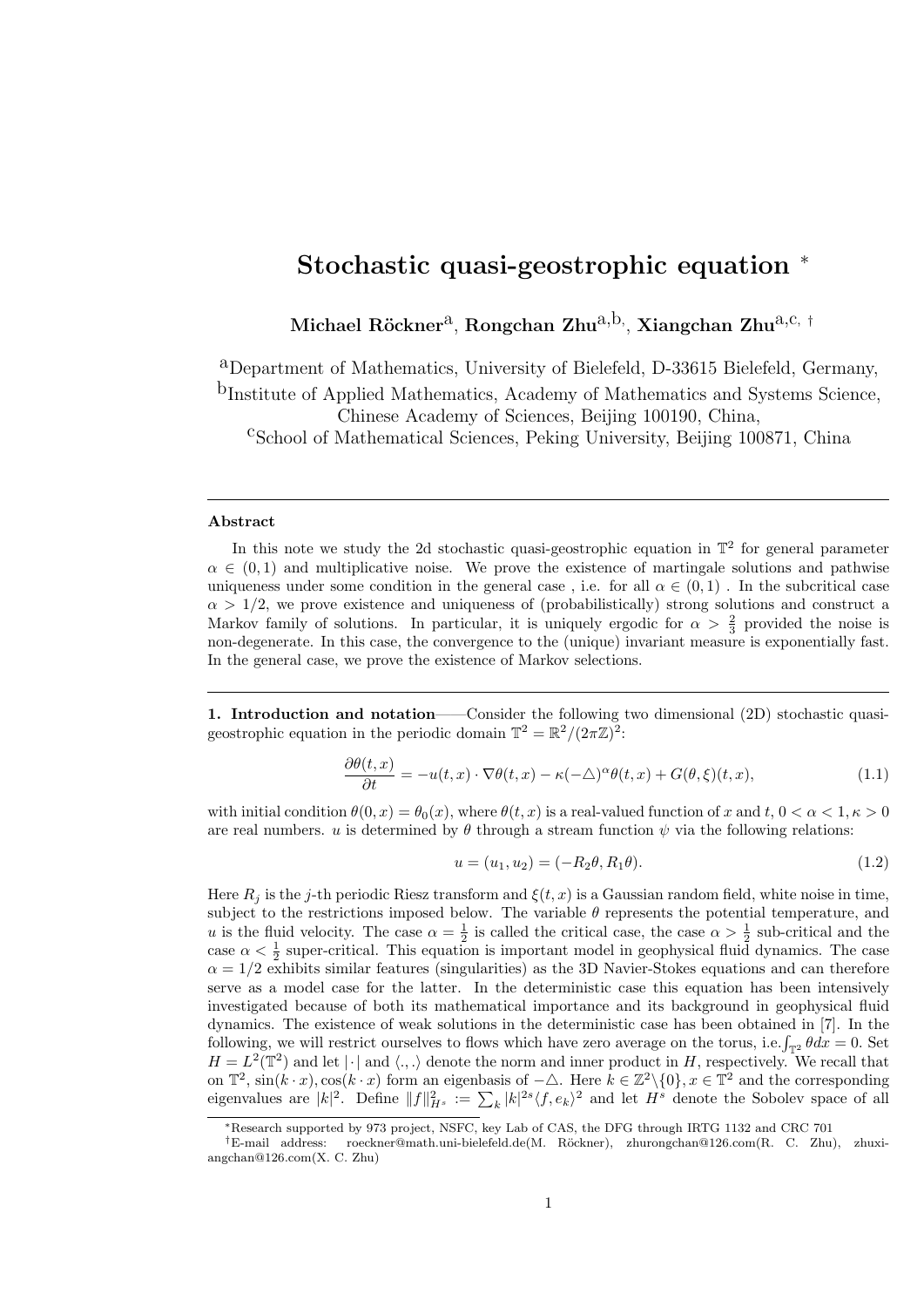f for which  $||f||_{H^s}$  is finite. Set  $\Lambda = (-\triangle)^{1/2}$ . Define the linear operator  $A: D(A) \subset H \to H$  as  $Au = \kappa(-\Delta)^{\alpha}u$ . The operator A is positive definite and selfadjoint. Denote the eigenvalues of A by  $0 < \lambda_1 \leq \lambda_2 \leq \cdots$ , and by  $e_1, e_2, \ldots$  the corresponding complete orthonormal system in H of eigenvectors of A. We also denote  $||u|| = |A^{1/2}u|$ , then  $||\theta||^2 \geq \lambda_1 |\theta|^2$ .

**2.** Existence and uniqueness of solutions —–By the above definitions Eqs  $(1.1)-(1.2)$  turn into the abstract stochastic evolution equation

$$
\begin{cases}\nd\theta(t) + A\theta(t)dt + u(t) \cdot \nabla\theta(t)dt = G(\theta(t))dW(t), \\
\theta(0) = x,\n\end{cases}
$$
\n(2.1)

where u satisfies  $(1.2)$  and  $W(t)$  is a cylindrical Wiener process in a separable Hibert space K defined on a probability space  $(\Omega, \mathcal{F}, P)$ . Here G is a mapping from  $H^{\alpha}$  to  $L^2(K, H)$ .

**Definition 2.1** We say that there exists a martingale solution to  $(2.1)$  if there exists a stochastic basis  $(\Omega, \mathcal{F}, \{\mathcal{F}_t\}_{t\in[0,T]}, P)$ , a cylindrical Wiener process W on the space K and a progressively measurable process  $\theta : [0, T] \times \Omega \to H$ , such that for P-a.e  $\omega \in \Omega$ 

$$
\theta(\cdot,\omega) \in L^{\infty}(0,T;H) \cap L^{2}(0,T;H^{\alpha}) \cap C([0,T];H_w)
$$
\n
$$
(2.2)
$$

and P-a.s.

$$
\langle \theta(t), \psi \rangle + \int_0^t \langle A^{1/2} \theta(s), A^{1/2} \psi \rangle ds - \int_0^t \langle u(s) \cdot \nabla \psi, \theta(s) \rangle ds = \langle x, \psi \rangle + \langle \int_0^t G(\theta(s)) dW(s), \psi \rangle, \tag{2.3}
$$

for all  $t \in [0,T]$  and all  $\psi \in C^1(\mathbb{T}^2)$ . Here  $C([0,T]; H_w)$  denotes the space of H-valued weakly continuous functions on  $[0, T]$ .

**Remark 2.2** Note that for regular functions  $\theta$  and v, we have  $\langle u(s) \cdot \nabla(\theta(s) + \psi), \theta(s) + \psi \rangle = 0$ , so  $\langle u(s) \cdot \nabla \theta(s), \psi \rangle = -\langle u(s) \cdot \nabla \psi, \theta(s) \rangle$ . Thus the integral equation (2.3) corresponds to equation (2.1).

Definition 2.3 We say that there exists a (probabilistically strong) solution to (2.1) over the time interval  $[0,T]$  if for every probability space  $(\Omega, \mathcal{F}, \{\mathcal{F}_t\}_{t\in[0,T]}, P)$  with an  $\mathcal{F}_t$ -Wiener process W, there exists a a progressively measurable process  $\theta : [0, T] \times \Omega \rightarrow H$  such that (2.2) and (2.3) hold.

2.1. The general case—–Consider the following condition:

 $(G.1)$   $G: H \to L_2(K, H)$  is continuous and  $|G(\theta)|^2_{L_2(K, H)} \leq \lambda_0 |\theta|^2 + \rho, \theta \in H$  for some positive real numbers  $\lambda_0$  and  $\rho$ .

By the compactness method based on fractional Sobolev spaces in [3], we obtain the existence of martingale solutions.

**Theorem 2.1.1** Let  $\alpha \in (0,1)$ . Under Assumption (G.1), there exists a martingale solution  $(\Omega, \mathcal{F}, {\mathcal{F}_t}$ ,  $P, W, \theta)$  to  $(2.1)$ .

Let  $f_n, n \in \mathbb{N}$ , be an ONB of K.

**Theorem 2.1.2** Let  $\alpha \in (0,1)$ . If  $G \in L_2(K,H)$  satisfies  $(G.1)$  and also the following conditions: for all  $\theta \in H^{\alpha} \cap L^{p}(\mathbb{T}^{2}),$ 

$$
\int (\sum_{j} |G(\theta)(f_j)|^2)^{p/2} d\xi \le C(\int |\theta|^p d\xi + 1), \forall t > 0,
$$
\n(2.4)

with  $2 < p < \infty$  for some constant  $C := C(p) > 0$  and for all  $\theta_1, \theta_2 \in H^{\alpha} \cap L^p(\mathbb{T}^2)$ ,

$$
\int (\sum_{j} |(G(\theta_1) - G(\theta_2))(f_j)|^2)^{p/2} d\xi \le C \int |\theta_1 - \theta_2|^p d\xi,
$$
\n(2.5)

then there exists a martingale solution  $(\Omega, \mathcal{F}, \{\mathcal{F}_t\}, P, W, \theta)$  to  $(2.1)$ . Moreover, if  $\theta_0 \in L^p(\mathbb{T}^2)$  with  $p > 2$ , then  $E \sup_{t \in [0,T]} ||\theta(t)||_{L^p}^p < \infty$ .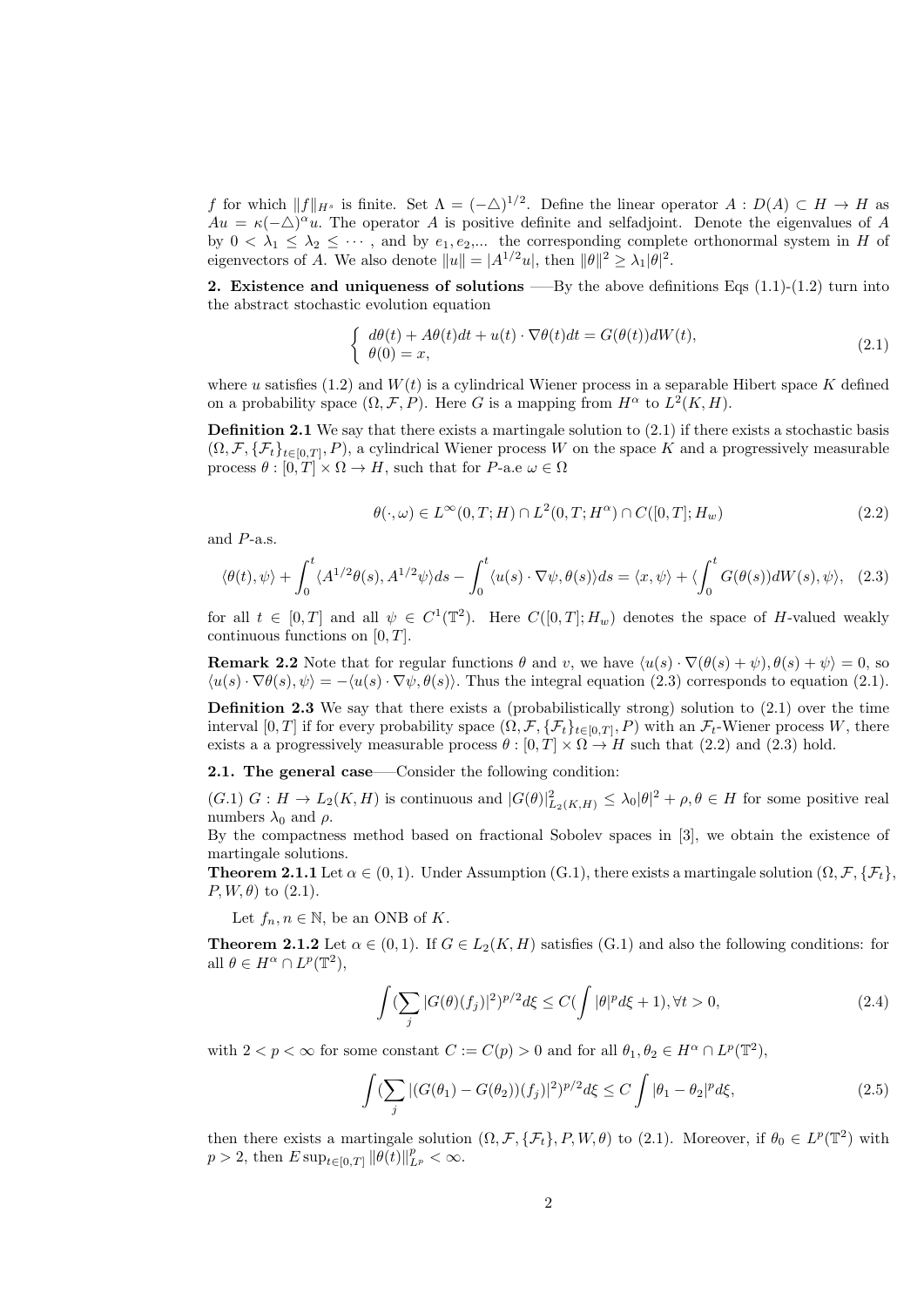**Theorem 2.1.3** Let  $\alpha \in (0,1)$ . If G satisfies the Lipschitz condition

$$
||G(u) - G(v)||_{L_2(K,H)}^2 \le \beta |u - v|^2 + \beta_1 ||u - v||_{H_\alpha}^2
$$

for all  $u, v \in H^{\alpha}$ , for some  $\beta \in \mathbb{R}$  independent of  $u, v$ , and  $\beta_1 < 2\kappa$ , then  $(2.1)$  admits at most one solution in the sense of Definition 2.3 such that  $E \sup_{t \in [0,T]} |\theta(t)|^4 < \infty$  and

$$
\int_0^T \|\Lambda^{1-\alpha+\varepsilon}\theta(t)\|_{L^p}^q dt < \infty, \frac{1}{p} + \frac{\alpha}{q} = \frac{\alpha+\varepsilon}{2} \qquad P-a.s.,
$$

where  $\varepsilon \in (0, \alpha]$  and  $q < \infty$ .

2.2. The subcritical case—–In this section, we will consider the subcritical case.

**Theorem 2.2.1** Assume  $\alpha > \frac{1}{2}$ . If G satisfies the following condition

$$
\|\Lambda^{-1/2}(G(u) - G(v))\|_{L_2(K,H)}^2 \le \beta|\Lambda^{-1/2}(u - v)|^2 + \beta_1|\Lambda^{\alpha - \frac{1}{2}}(u - v)|^2,
$$
\n(2.6)

for all  $u, v \in H^{\alpha}$ , for some  $\beta \in \mathbb{R}$  independent of  $u, v$ , and  $\beta_1 < 2\kappa$ , then (2.1) admits at most one probabilistically strong solution in the sense of Definition 2.3 such that

$$
\sup_{t\in[0,T]}\|\theta(t)\|_{L^q}<\infty, \qquad P-a.s.,
$$

with  $0 < 1/q < \alpha - \frac{1}{2}$ , and  $E \sup_{t \in [0,T]} |\Lambda^{-1/2}\theta(t)|^2 < \infty$ .

**Corollary 2.2.2** Assume  $\alpha > \frac{1}{2}$ . If there exists a probabilistically strong solution  $\theta_2$  in the sense of Definition 2.3 such that

$$
\sup_{t \in [0,T]} \|\theta_2(t)\|_{L^q} < \infty, \qquad P-a.s.
$$

for some q with  $0 < 1/q < \alpha - \frac{1}{2}$  and G satisfies (2.6), then  $\theta_2$  is the only solution to (2.1) such that  $E \sup_{t \in [0,T]} |\Lambda^{-1/2} \theta_2(t)|^2 < \infty.$ 

**Theorem 2.2.3** Assume  $\alpha > \frac{1}{2}$  and that G satisfies (2.6), (G.1), (2.4) and (2.5) with  $0 < 1/p < \alpha - \frac{1}{2}$ . Then for each initial condition  $\theta_0 \in L^p$ , there exists a pathwise unique probabilistically strong solution  $\theta$  of equation (2.1) over [0, T] with initial condition  $\theta(0) = \theta_0$  such that  $E \sup_{t \in [0,T]} |\Lambda^{-1/2} \theta(t)|^2 < \infty$ . Moreover, the solution satisfies  $\sup_{t\in[0,T]}\|\theta(t)\|_{L^p}<\infty, \qquad P-a.s..$ 

**Theorem 2.2.4** (Markov property) Assume  $\alpha > \frac{1}{2}$  and that G satisfies (G.1),(2.6) and (2.4),(2.5) with  $0 < 1/p < \alpha - \frac{1}{2}$ . If  $\theta_0 \in L^p$ , then for every bounded,  $\mathcal{B}(H)$ -measurable  $F: H \to \mathbb{R}$ , and all  $s, t \in [0, T], s \leq t$ 

$$
E(F(\theta(t))|\mathcal{F}_s)(\omega) = E(F(\theta(t,s,\theta(s)(\omega)))) \text{ for } P - a.s.\omega \in \Omega.
$$

Here  $\theta(t, s, \theta(s)(\omega))$  denotes the solution to (3.1) starting from  $\theta(s)$  at time s satisfying

$$
E \sup_{t \in [s,T]} |\Lambda^{-1/2}\theta(t)|^2 < \infty.
$$

Set  $p_t(x, dy) := P \circ (\theta(t, x))^{-1}(dy), 0 \le t \le T, x \in H$ , and for  $\mathcal{B}(H)$ -measurable  $F : H \to \mathbb{R}$ , and  $t \in [0,T], x \in H, P_t F(x) := \int F(y) p_t(x, dy)$ , provided F is  $p_t(x, dy)$ -integrable. Then by Theorem 2.2.4, we have for  $F: H \to \mathbb{R}$ , bounded and  $\mathcal{B}(H)$ -measurable,  $s, t \geq 0$ ,  $P_s(P_tF)(x) = P_{s+t}F(x)$ ,  $x \in$  $L^p$  for some p with  $0 \leq 1/p < \alpha - \frac{1}{2}$ .

3. Ergodicity and Exponential convergence for  $\alpha > \frac{2}{3}$